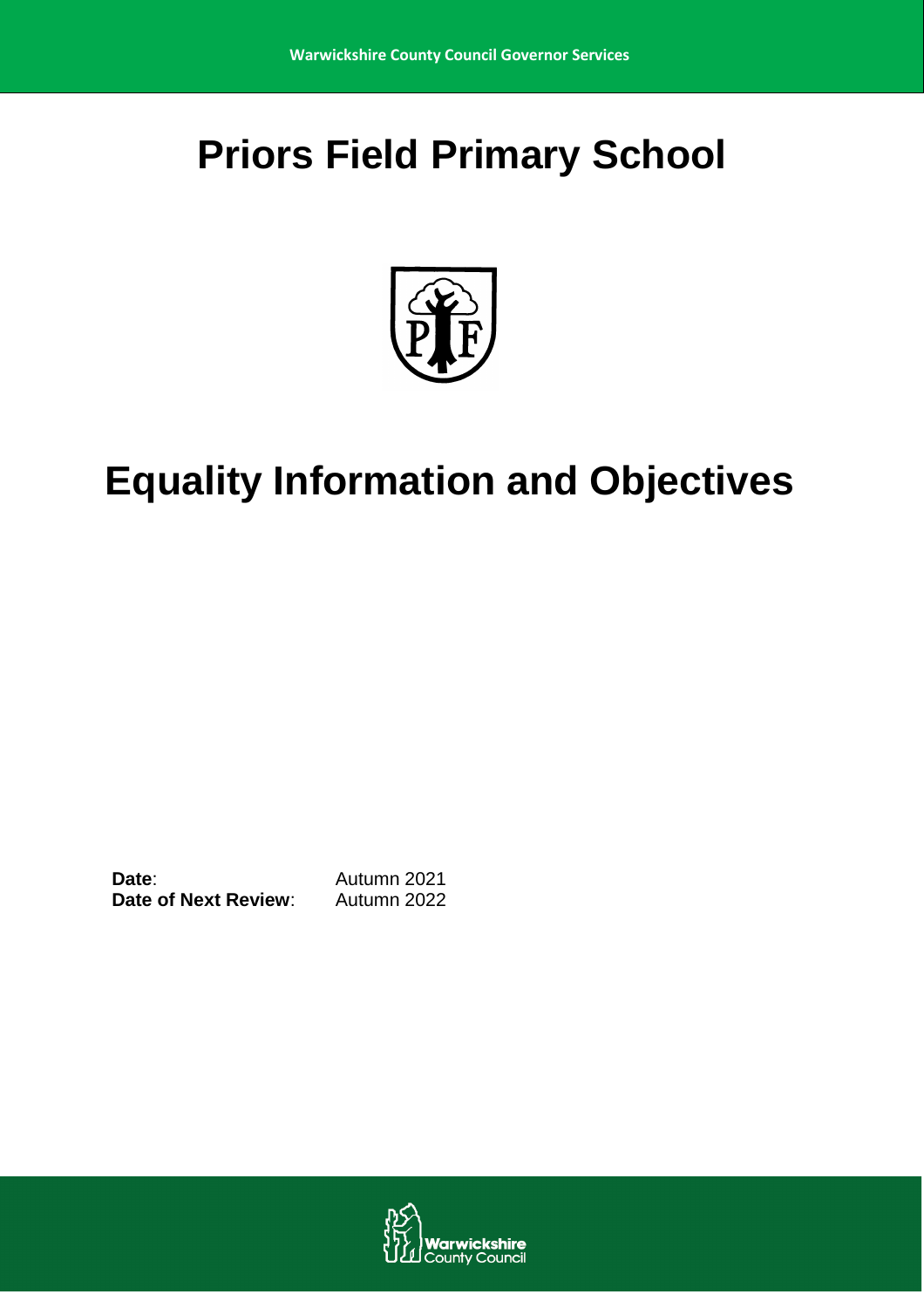## **INTRODUCTION**

Priors Field Primary School is an inclusive school where we focus on the well-being and progress of every child and where all members of our community are of equal worth. We believe that the Equality Act provides a framework to support our commitment to valuing diversity, tackling discrimination, promoting equality, and fostering good relationships between people. It also ensures that we continue to tackle issues of disadvantage and underachievement of different groups.

We recognise that these duties reflect international human rights standards as expressed in the UN Convention on the Rights of the Child, the UN Convention on the Rights of People with Disabilities, and the Human Rights Act 1998.

## **1. AIMS**

Our school aims to meet its obligations under the Public Sector Equality Duty by having due regard to the need to:

- Eliminate discrimination and other conduct that is prohibited by the Equality Act 2010
- Advance equality of opportunity between people who share a protected characteristic and people who do not share it
- Foster good relations across all characteristics between people who share a protected characteristic and people who do not share it

## **2. LEGISLATION & GUIDANCE**

This document meets the requirements under the following legislation:

- [The Equality Act 2010,](http://www.legislation.gov.uk/ukpga/2010/15/contents) which introduced the Public Sector Equality Duty and protects people from discrimination
- [The Equality Act 2010 \(Specific Duties\) Regulations 2011,](http://www.legislation.gov.uk/uksi/2011/2260/contents/made) which require schools to publish information to demonstrate how they are complying with the public sector equality duty and to publish equality objectives

This document is also based on the Department for Education (DfE) guidance: The [Equality Act 2010 and schools.](https://www.gov.uk/government/uploads/system/uploads/attachment_data/file/315587/Equality_Act_Advice_Final.pdf) 

## **3. WHAT WE ARE DOING TO ELIMINATE DISCRIMINATION, HARRASSMENT AND VICTIMISATION**

We take account of equality issues in relation to admissions and exclusions; the way we provide education for our pupils and the way we provide access for pupils to facilities and services.

We are aware of the Reasonable Adjustment duty for disabled pupils – designed to enhance access and participation to the level of non-disabled pupils and stop disabled children being placed at a disadvantage compared to their non-disabled peers.

The Headteacher (and the Chair of Governors when appointing a Headteacher) ensures that all appointment panels give due regard to this policy so that no one is discriminated against when it comes to employment, promotion, or training opportunities.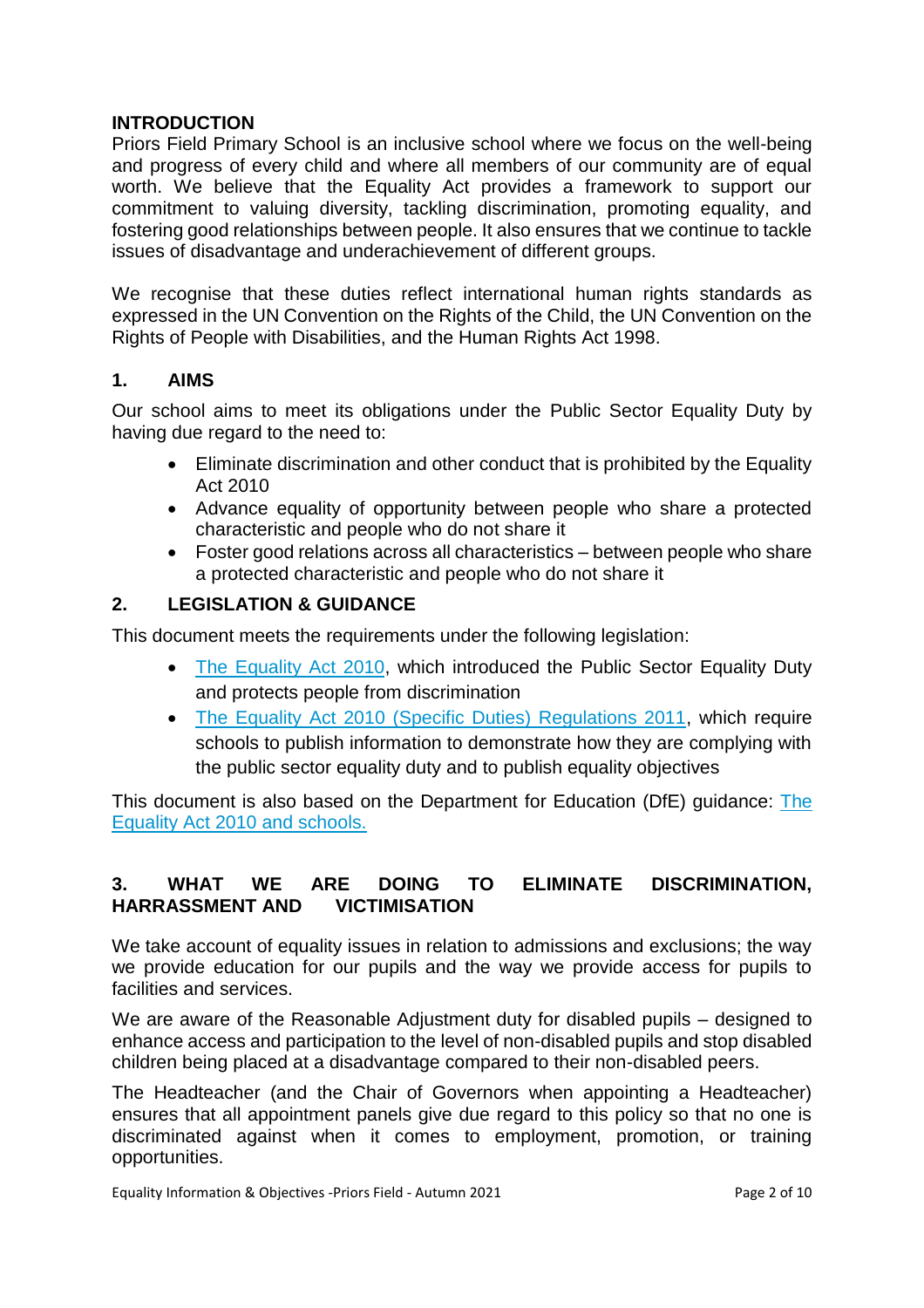Our Grievance Procedure and policy help to protect those who believe they have been discriminated against.

We ensure that those who are affected by a policy or activity are consulted and involved in the design of new policies, and in the review of existing ones. We take seriously the need to consider the equality implications when we develop, adapt and review any policy or procedure and whenever we make significant decisions about the day today life of the school. We make a record of each specific equality consideration and this is available for review if required.

We actively promote equality and diversity though the curriculum and by creating an environment which champions respect for all.

Our admissions arrangements are fair and transparent, and we do not discriminate against pupils by treating them less favourably on the grounds of their sex, race, disability, religion or belief, sexual orientation, gender reassignment, pregnancy, or maternity

The school is aware of its obligations under the Equality Act 2010 and complies with non-discrimination provisions.

Where relevant, our policies include reference to the importance of avoiding discrimination and other prohibited conduct.

Staff and governors are regularly reminded of their responsibilities under the Equality Act, for example during meetings. Where this has been discussed during a meeting it is recorded in the meeting minutes.

The school monitors equality issues and senior leaders and governors aware of these as appropriate.

All school staff are expected to have regard to this document and to work to achieve the objectives as set out in section 8 of this document.

## **BEHAVIOUR, EXCLUSIONS AND ATTENDANCE**

The school Policy on Behaviour takes full account of our duties under the Equality Act. We make reasonable, appropriate, and flexible adjustment for pupils with a disability. We closely monitor data on exclusions and absence from school for evidence of overrepresentation of different groups and act promptly to address concerns.

## **ADDRESSING PREJUDICE & PREJUDICE-BASED BULLYING**

Our school challenges all forms of prejudice and prejudice-based bullying, which stand in the way of fulfilling our commitment to inclusion and equality:

- prejudices around disability and special educational needs
- prejudices around race, religion, or belief, for example anti-Semitism and Islamophobia, Travellers, migrants, refugees and people seeking asylum
- prejudices around gender and sexual orientation, including homophobic and transphobic attitudes
- We treat all bullying incidents equally seriously.

Equality Information & Objectives -Priors Field - Autumn 2021 **Page 3 of 10** Page 3 of 10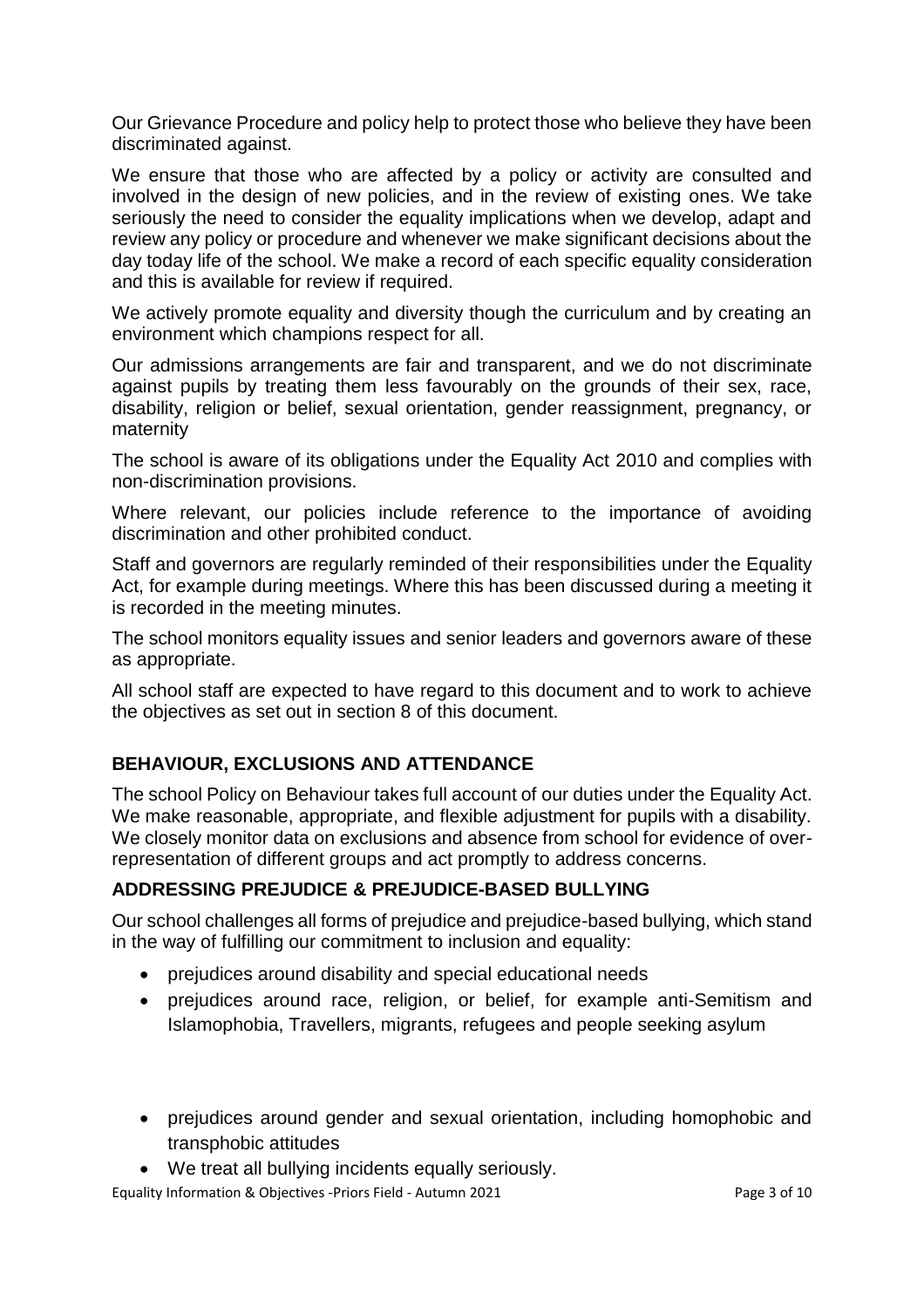We keep a record of different prejudice-related incidents and provide a report to the governors about the numbers, types, and seriousness of prejudicerelated incidents at our school and how we dealt with them. We review this data termly and act to reduce incidents

# **4. WHAT WE ARE DOING TO ADVANCE EQUALITY OF OPPORTUNITY BETWEEN DIFFERENT GROUPS**

We know the needs of our school population very well and collect and analyse data to inform our planning and identify targets to achieve improvements.

- We have procedures, working in partnership with parents and carers, to identify children who have a disability through our parent meetings.
- We collect data and monitor progress and outcomes of different groups of pupils and use this data to support school improvement.
- We take action to close any gaps, for example, for those making slow progress in acquiring age - appropriate literacy and number skills
- We collect and analyse data:
	- $\checkmark$  on the school population by gender and ethnicity.
	- $\checkmark$  on the % of pupils identified as having a special educational need and/or disability and by their principal need or disability.
	- $\checkmark$  by year group in terms of ethnicity, gender, entitlement to pupil premium funding and proficiency in English.
	- $\checkmark$  on inequalities of outcome and participation, related to ethnicity, gender, entitlement to pupil premium funding, disability, and proficiency in English
- We publish an analysis of standards reached by different groups at the end of each key stage:
	- $\checkmark$  We also collect, analyse and use data in relation to attendance and exclusions of different groups
	- $\checkmark$  This data can be found in the Equality Data Analysis on the school's website.
	- $\checkmark$  We also provide paper copies in the school office.
	- $\checkmark$  We are aware that the legislation relates mainly to current but also to future pupils – we will for example, be sufficiently prepared if our local demographic changes or to enable us to welcome children with a specific disability or need.
	- $\checkmark$  We avoid language that runs the risk of placing a ceiling on any pupils' achievement or that seeks to define their potential as learners, such as" less able".
	- $\checkmark$  We use a range of teaching strategies that ensures we meet the needs of all pupils
	- $\checkmark$  We provide support to pupils at risk of underachieving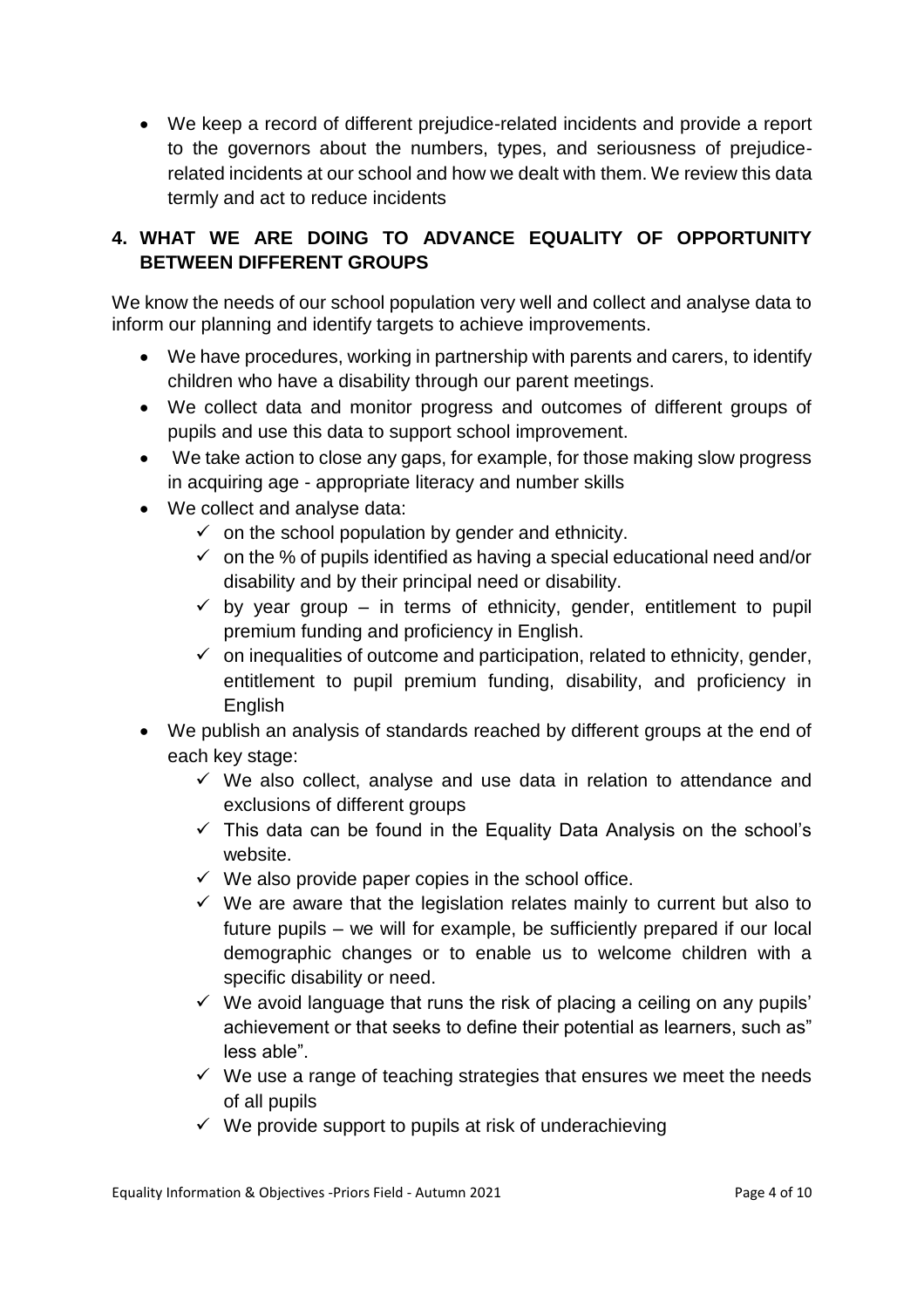- $\checkmark$  We are alert and proactive about the potentially damaging impact of negative language in matters such as race, gender, disability, and sexuality.
- We will keep under review our curriculum resources and content to ensure they reflect British values, represent the diversity of British society in full and do not contain outdated and or stereotypical representations of any protected groups. For example, gendered toys.
- In addition to avoiding or minimising possible negative impacts of our policies, we take opportunities to maximise positive impacts by reducing and removing inequalities and barriers that may already exist between, for example:
	- disabled and non-disabled people
	- people of different ethnic, cultural, and religious backgrounds
	- girls and boys
- We ensure equality of access for all pupils to a broad and balanced curriculum, removing barriers to participation where necessary.
- We also implement an Accessibility Plan designed to: increase the extent to which pupils with disability can participate in the curriculum; improve the physical environment and improve the availability of accessible information to disabled pupils and their families

## **POSTIVE ACTION**

We will take positive and proportionate action to address the disadvantage faced by particular groups of pupils with particular protected characteristics, such as targeted support. The actions will be designed to meet the school's Equality Objectives.

As set out in the DfE guidance on the Equality Act, the school aims to advance equality of opportunity by:

- Removing or minimising disadvantages suffered by people which are connected to a particular characteristic they have (e.g. pupils with disabilities, or gay pupils who are being subjected to homophobic bullying)
- Taking steps to meet the particular needs of people who have a particular characteristic (e.g. enabling Muslim pupils to pray at prescribed times)
- Encouraging people who have a particular characteristic to participate fully in any activities (e.g. encouraging all pupils to be involved in the full range of school societies)
- Analyse the above data to determine strengths and areas for improvement, implement actions in response
- Make evidence available identifying improvements for specific groups (e.g. declines in incidents of homophobic or transphobic bullying)

## **5. WHAT WE ARE DOING TO FOSTER GOOD RELATIONS**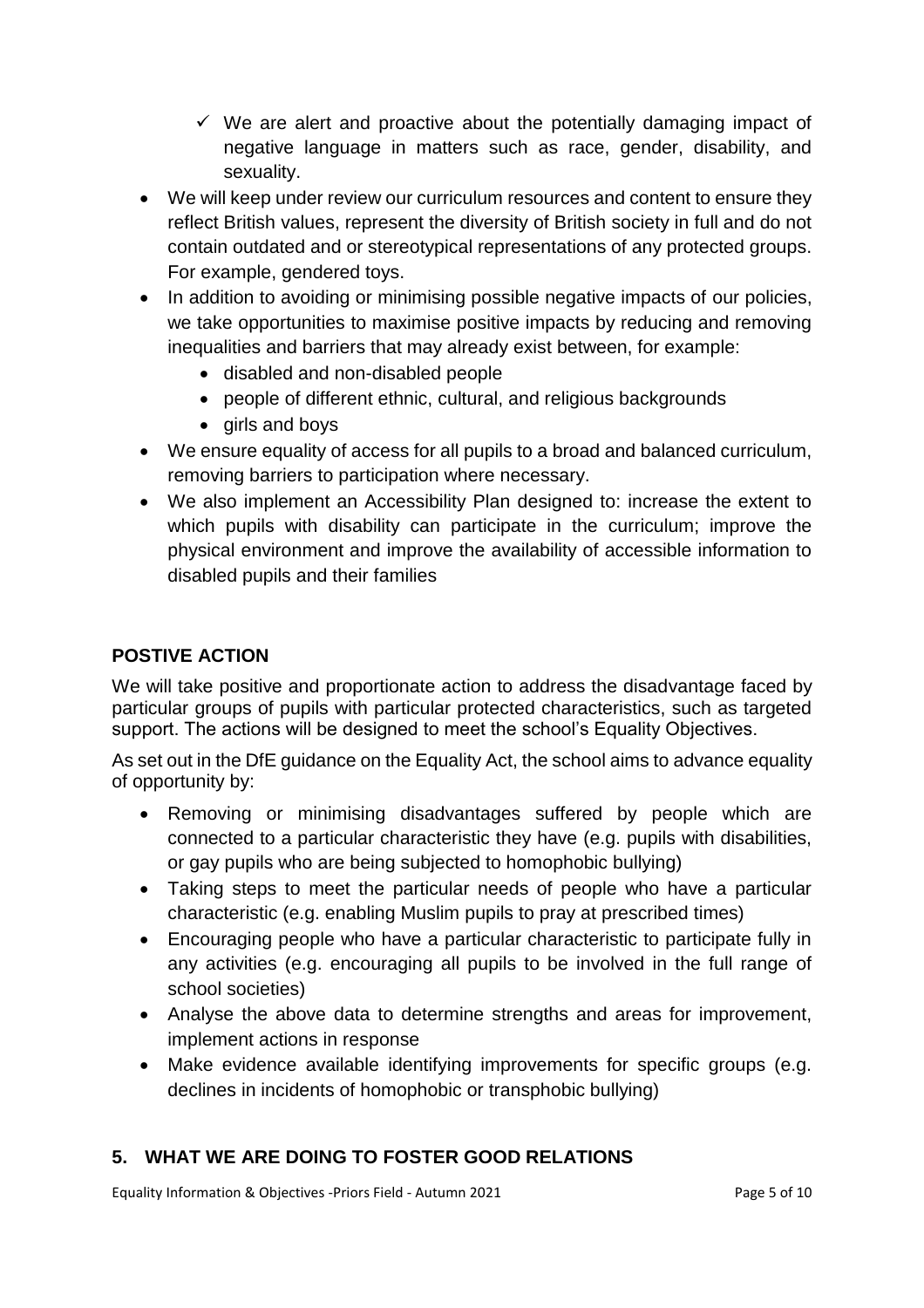The school aims to foster good relations between those who share a protected characteristic and those who do not share it by:

- Preparing our pupils for life in a diverse society and ensure that there are activities across the curriculum that promotes the spiritual, moral, social, and cultural development of our pupils. Teaching about difference and diversity and the impact of stereotyping, prejudice, and discrimination through PSHE and citizenship and across the curriculum.
- Using materials and resources that reflect the diversity of the school, population, and local community in terms of race, gender, sexual identity and disability, avoiding stereotyping.
- Holding assemblies dealing with relevant issues. Pupils will be encouraged to take a lead in such assemblies, and we will also invite external speakers to contribute
- Promoting a whole school ethos and values that challenge prejudice based discriminatory language, attitudes and behaviour.
- Providing opportunities for pupils to appreciate their own culture and celebrate the diversity of other cultures.
	- $\checkmark$  We include the contribution of different cultures to world history and that promote positive images of people
	- $\checkmark$  We provide opportunities for pupils to listen to a range of opinions and empathise with different experiences
	- $\checkmark$  We promote positive messages about equality and diversity through displays, assemblies, visitors, whole school events
- Promoting tolerance, friendship and understanding of a range of religions and cultures through different aspects of our curriculum. This includes teaching in RE, citizenship and personal, social, health and economic (PSHE) education, but also activities in other curriculum areas. For example, as part of teaching and learning in English /reading, pupils will be introduced to literature from a range of cultures
- Working with our local community. This includes inviting leaders of local faith groups to speak at assemblies, and organising school trips and activities based around the local community
- Encouraging and implementing initiatives to deal with any tensions between different groups of pupils within the school. All pupils are encouraged to participate in the school's activities, such as sports clubs. We also work with parents to promote knowledge and understanding of different cultures
- We have developed links with people and groups who have specialist knowledge about particular characteristics, which helps inform and develop our approach

# **6. OTHER WAYS WE ADDRESS EQUALITY ISSUES**

Equality Information & Objectives -Priors Field - Autumn 2021 **Page 6 of 10** Page 6 of 10 We maintain records of all training relating the Equalities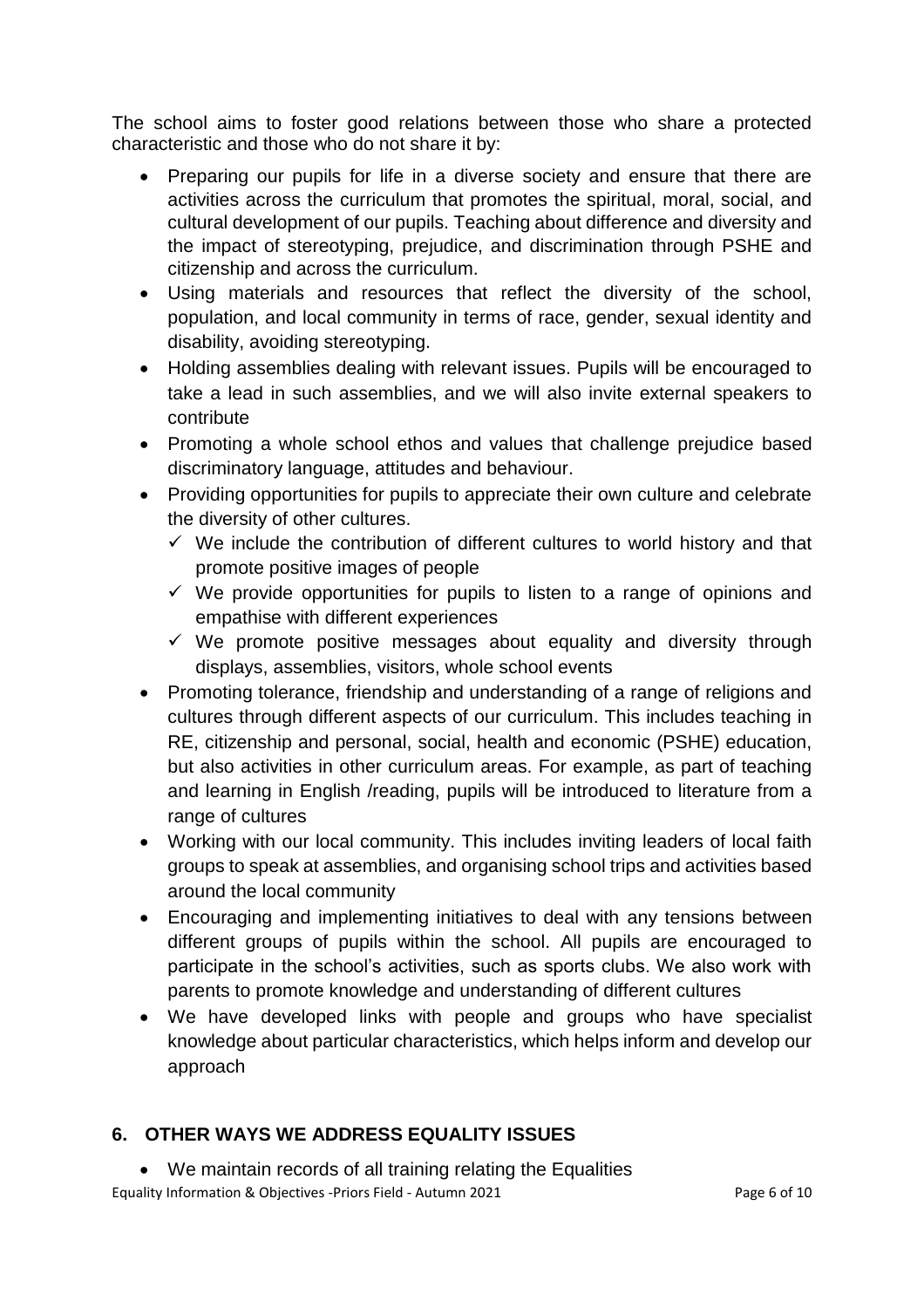- We have a rolling programme for reviewing all our school policies in relation to equalities and their impact on the progress, safety and wellbeing of our pupils.
- The implications for equalities of new policies and practices are considered before they are introduced
- To ensure that the work we are doing on equalities meets the needs of the whole school community we:
	- $\checkmark$  review relevant feedback from parent questionnaires, parents' evening, parent-school forum and/or focus meetings or governors' parent consultation meeting
	- $\checkmark$  secure and analyse responses from staff surveys, staff meetings and training events
	- $\checkmark$  review feedback and responses from the children and groups of children, from the school council, PSHE lessons, whole school surveys on children's attitudes to self and school);
	- $\checkmark$  analyse issues raised in Annual Reviews or reviews of progress on Individual Education Plans/Personalised Provision Maps, mentoring and support.
	- $\checkmark$  ensure that we secure responses and feedback at Governing Board meetings and from the governing board's working groups.

## **7. EQUALITY CONSIDERATIONS IN DECISION-MAKING**

The school ensures it has due regard to equality considerations whenever significant decisions are made.

The school always considers the impact of significant decisions on particular groups. For example, when a school trip or activity is being planned, the school considers whether the trip:

- Cuts across any religious holidays
- Is accessible to pupils with disabilities
- Has equivalent facilities for boys and girls

The school keeps a written record (known as an **Equality Impact Assessment**) to show we have actively considered our equality duties and asked ourselves relevant questions. This is recorded at the same time as the risk assessment when planning school trips and activities. The record is completed by the member of staff organising the activity and is stored electronically with the completed risk assessment. (Evolve)

## **8. PUBLISHING EQUALITY OBJECTIVES**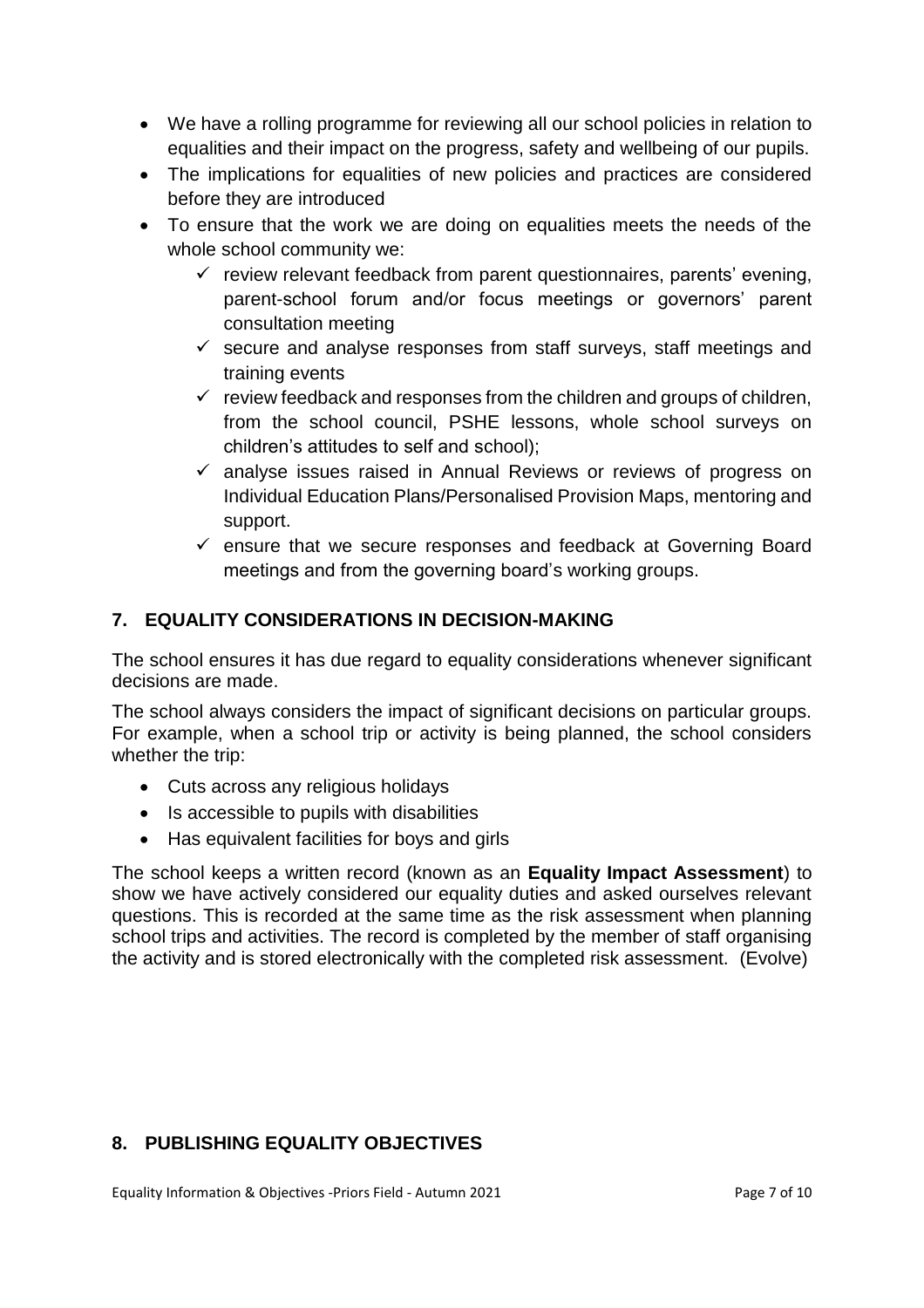Objectives which school identify as school's priorities are from a careful review and analysis of data and other evidence. They also consider national and local priorities and issues.

We evaluate our success in meeting the Public Service Equality Duties by the extent to which we **achieve improved outcomes** for the different groups.

We produce Equality data Analysis which inform our discussions about the Equality Objectives.

## **Our Equality Objectives**

Any Equality Actions planned will become part of our school development and improvement plan.

### **9. MONITORING & REVIEWING OBJECTIVES**

We review and update our equality objectives every **3** years and report annually to the governing board on progress towards achieving them. We involve and consult staff, pupils, governors and parents and carers.

### **10. ROLES & RESPONSIBILITIES**

We expect all members of the school community and visitors to support our commitment to promoting equalities and meeting the requirements of the Equality Act. We will provide training, guidance, and information to enable them to do this.

### **The Governing Board**

The governing board is responsible for ensuring that the school complies with legislation, and that this policy and its related procedures and action plans are implemented. A member of the governing board has a watching brief regarding the implementation of this policy

Every governing board committee keeps aspects of the school's commitment to the Equality Duty under review, for example, in terms of standards, curriculum, admissions, exclusions, personnel issues and the school environment. Governors annually review the Equality Policy and evaluate the success of the school's Equalities Work taking account of quantitative evidence( e.g. data) and qualitative evidence (e.g., surveys).

#### **Headteacher and Leadership team:**

The Headteacher is responsible for implementing the policy; for ensuring that all staff are aware of their responsibilities and are given appropriate training and support; and for taking appropriate action in any cases of unlawful discrimination.

All staff have day-to-day responsibility for implementation of the policy and for monitoring outcomes. They have informed knowledge of the Equality Act.

- Promote knowledge and understanding of the equality objectives amongst staff and pupils
- Monitor success in achieving the objectives and report back to governors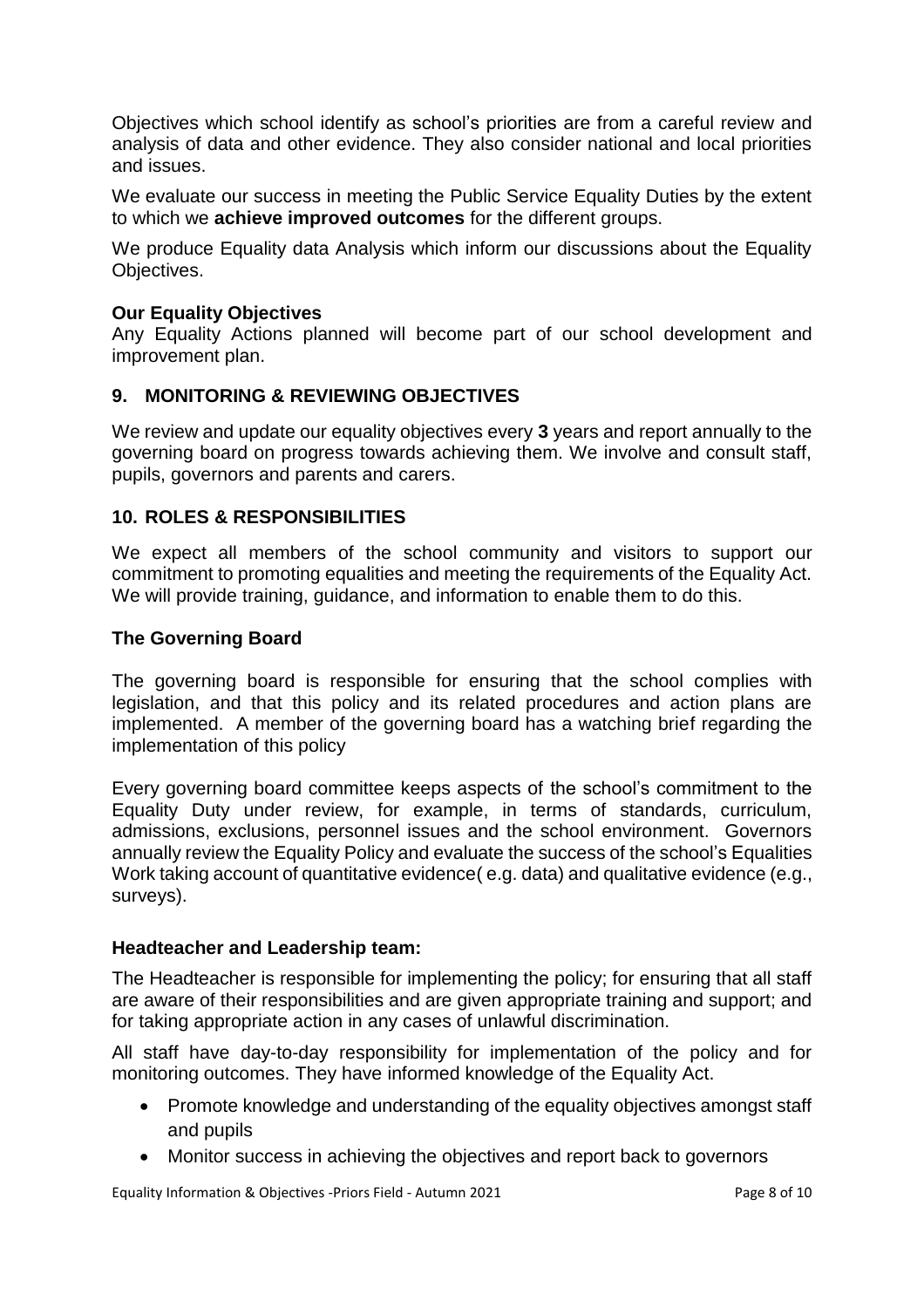## **Teaching and Support Staff**

All teaching and support staff will:

- $\checkmark$  promote an inclusive and collaborative ethos in their classroom
- $\checkmark$  challenge prejudice and discrimination
- $\checkmark$  deal fairly and professionally with any prejudice-related incidents that may occur
- $\checkmark$  plan and deliver curricula and lessons that reflect the school's principles, for example, in providing materials that give positive images in terms of race, gender and disability
- $\checkmark$  maintain the highest expectations of success for all pupils
- $\checkmark$  support different groups of pupils in their class through differentiated planning and teaching, especially those who may (sometimes temporarily) find aspects of academic learning difficult
- $\checkmark$  keep up to date with equalities legislation relevant to their work.

All school staff are expected to have regard to this document and to work to achieve the objectives set.

### **Visitors**

All visitors to the school, including parents and carers are expected to support our commitment to equalities and comply with the duties set out in this policy.

We will provide guidance and information in school newsletters to enable them to do this.

To the best of our ability, we will check that invited speakers and school partners are not involved with discriminatory or extremist groups